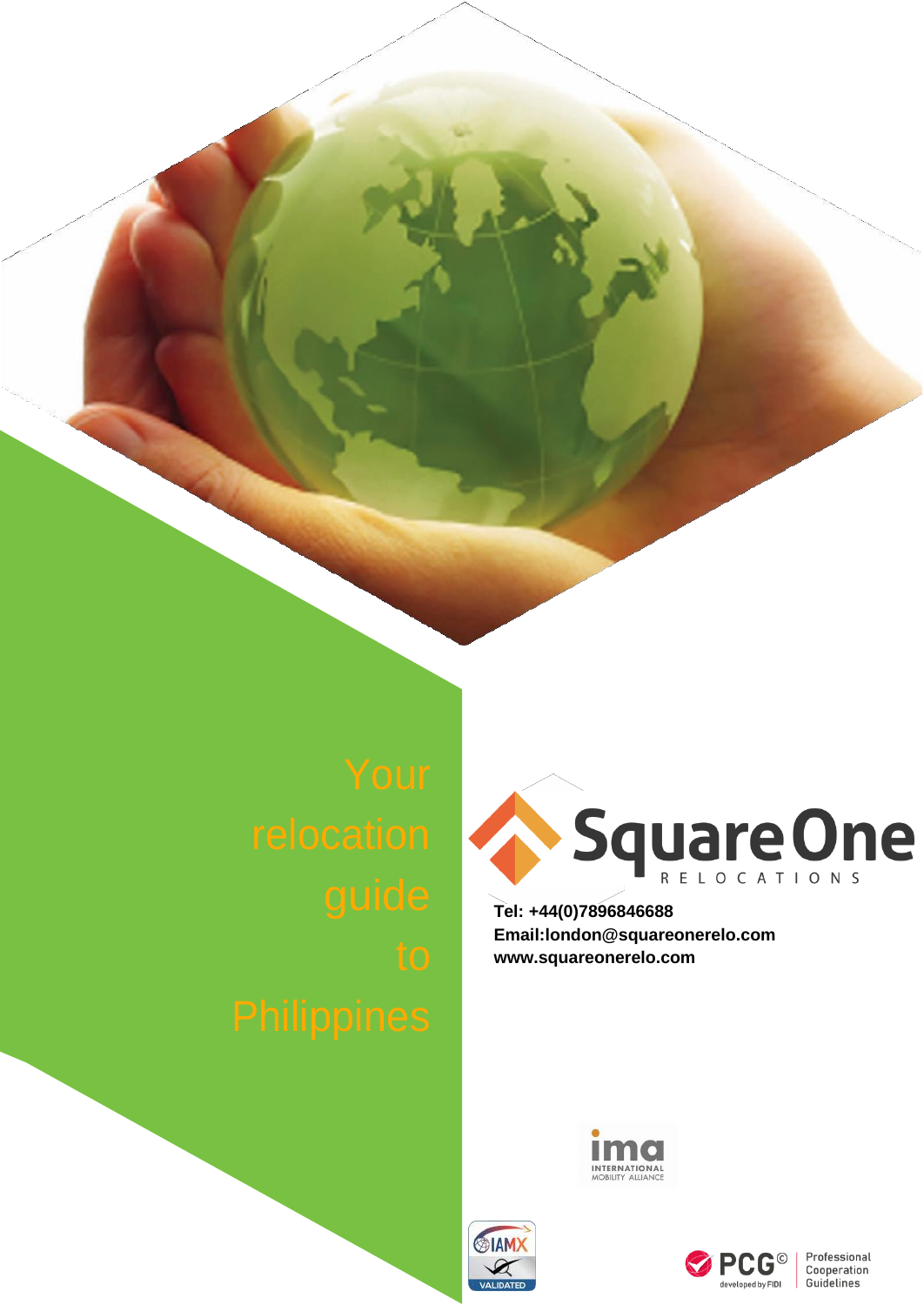

| TELEPHONE:                          | Country code $63 +$ area code                                                                                                                                             |
|-------------------------------------|---------------------------------------------------------------------------------------------------------------------------------------------------------------------------|
| STANDARD TIME:                      | $GMT + 8$ hours                                                                                                                                                           |
| <b>WEIGHTS &amp; MEASURES:</b>      | Metric                                                                                                                                                                    |
| ELECTRICITY:                        | 220 volts, 60Hz Two pin plugs                                                                                                                                             |
| INOCULATIONS/VACCINATIONS:          | Recommended Hepatitis A, Hepatitis B, Japanese encephalitis,<br>Rabies, Typhoid                                                                                           |
| PUBLIC HOLIDAYS:                    | 1 Jan, 24 Feb, 9 & 10 Apr, 4 May, 15 Jun, 30 Aug, 21 Sep, 1, 30<br>Nov 25, 30, 31                                                                                         |
| <b>OFFICE HOURS:</b>                | 0800-1200 and 1300-1700 Mon-Fri; some offices open<br>0800-1200 Sat                                                                                                       |
| <b>BANKHOURS:</b>                   | 09.00-15.00 Monday - Friday                                                                                                                                               |
| <b>EMERGENCY TELEPHONE NUMBERS:</b> | Fire, Ambulance, Police 166 & 117                                                                                                                                         |
| PHILIPPINE EMBASSY:                 | <b>British Embassy</b><br>Floors 15-17 LV Locsin Building<br>6752 Ayala Avenue<br><b>Corner of Makati Avenue</b><br>1226 Makati Manila<br>Tel: 2 580 8700<br>Fax:28197206 |
| <b>UK EMBASSY:</b>                  | 9A Palace Green<br>London<br><b>W84QE</b><br>Tel: 02073 614 641<br>Fax: 02079372925<br>www.philemb.org.uk                                                                 |
| TOURIST & TRAVELINFORMATION:        | T.M. Kalaw Street<br><b>Rizal Park</b><br>Ermita<br>1000 METRO MANILA<br>Tel: (02) 5241703<br>Fax: (02) 7224673                                                           |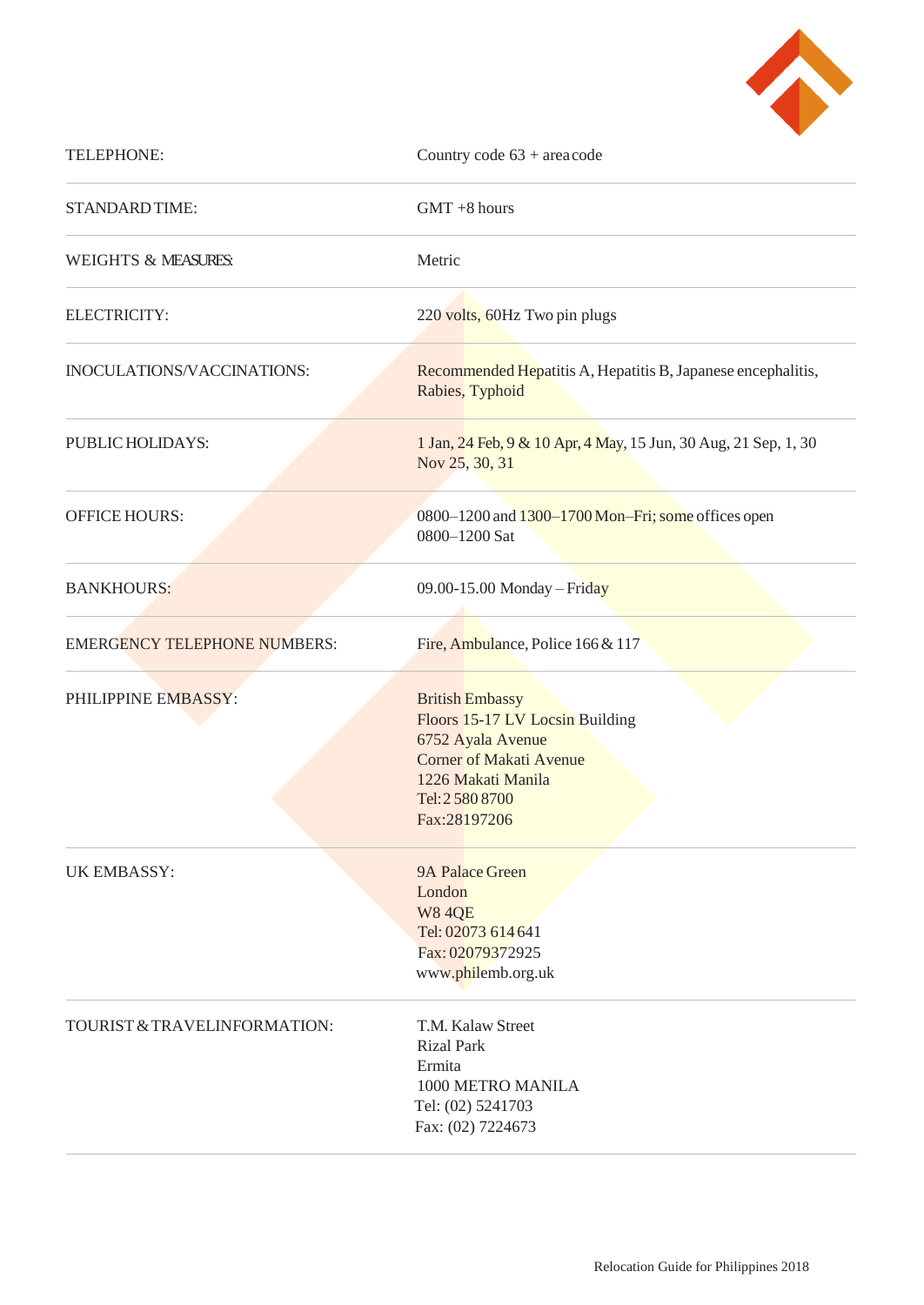

## **Customs**

**Tothe best of our knowledge, the following documentation is required to import household and personal effects into the Philippines. However, it is advisable to check with the authorities that documentation is in order, prior to dispatch.**

#### **Household goods and personal effects**

#### **Returning Residents**

Documents Required:

- Original passport
- Sea Waybill (Express Release BL) ispreferred
- Packing list

Each person is entitled to a personal exemption of PhP10.000. Amount of duties assessed by Customs after deducting the personal exemption entitlement will have to be paid. The rate of duty is 50% of the dutiable value and a ValueAdded Tax of 10% shall be applied to the total landed cost. Port storage is free for five days while demurrage for containerized shipments will be charged normally after five days from vessel arrival.

A returning resident is one who is a holder of a Philippine passport and has been away from the country for a minimum period of uninterrupted stay abroad of six months. Tax exemption for the shipment is secured from the Department of Finance upon presentation of original passport and copies of shipping documents shipment must arrive in the Philippines within 60 days from shippers' arrival.

# **Non-Residents with a 9(g) 9(d) 47(a) 2 or 13A visa**

Documents Required:

- Original passport with a stamped  $9(g)$ ,  $9(d)$ ,  $47(a)$ ,  $2$  or 13A visa
- Sea Waybill (Express Release BL)
- Original packing list.

All household goods and personal effects are duty / tax free. Port storage is free for five days while demurrage for containerized shipments will be charged normally after 10 days from vessel arrival.

The different visa status for non-residents are:

- $9(g)$  pre-arranged employee
- $9(d)$  treaty traders
- $47(a) 2$  investors visa
- 13A Permanent resident visa

Shippers with these types of visas upon arrival in the Philippines are entitled to tax exemption secured from Department of Finance (DOF) upon presentation of the original passport with the stamped visa plus copies of the shipping documents.

Shipment must arrive in the Philippines within 90 days from shipper's latest arrival.

# **Officials**

Officials / Employees of Regional Offices or holders of an Executive Order no. 226 (EO 226)

Documents Required:

- Original passport with a stamped EO 226 visa.
- Sea Waybill (Express Release BL) is preferred
- Packing list
- Company registration with SEC (copy)
- Official list of expatriates
- Latest inward remittance

All household goods and personal effects are duty/tax free. Port storage is free for five days while demurrage for containerized shipments will be charged normally after five days from vessel arrival.

Shippers with E0226 visa upon arrival in the Philippines are entitled to tax exemption secured from Department of Finance (DOF) upon presentation of the original passport with the stamped visa plus copies of the shipping documents.

Shipment must arrive in the Philippines within 90 days from shipper's latest arrival.

#### **Diplomats Removals**

Documents Required:

- Note verbal approval
- Sea Waybill (Express Release BL) is preferred
- Original packing list

All household goods and personal effects are duty/tax free. Port storage is free for five days and demurrage for containerized shipments will be charged normally after five days from vessel arrival.

Diplomats are holders of a 9(E) visa. Must be in the Philippines to submit Credentials to the Embassy, etc for their agency to secure Diplomatic before a Request for the Tax Exemption can be applied. The diplomatic agency will request for tax exemption through a note verbal letter addressed to the Department of Foreign Affairs who will in turn endorse the request to the Department of Finance. 9(E) visa holders are entitled to bring in a car duty/tax free.

#### **Temporary Visitors, Tourists**

Documents Required:

- Original passport
- Sea Waybill (Express Release BL) ispreferred
- Original packing list

All household goods and personal effects are subject to a 15% rate of duty and a 12% rate of tax.

Temporary visitors/tourists are holders of a 9(a) visa and do not have any tax exemption privilege. They can only be allowed to have their shipment cleared duty/tax free if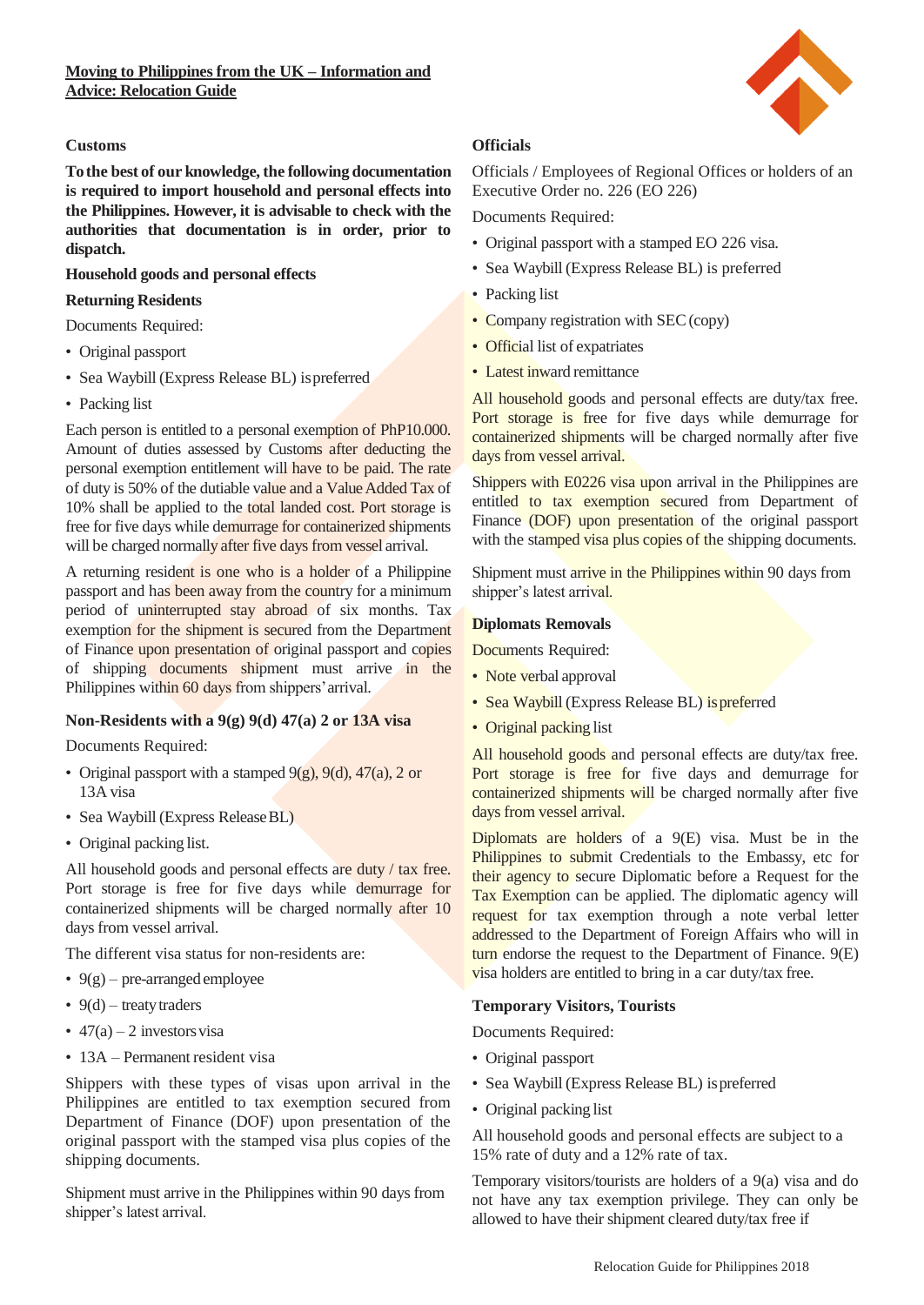

they have a pending application with a Commission on Immigration and Deportation for a change of visa status to 9(g), 9(d), 47(a), 2, 13(a) or E.O 226.

A bond must be posted for the conditional release of the shipment pending visa approval. The bond is good for three months and can be extended for another three months after which the bond has to be cancelled once the visa is approved. The amount of the bond is computed at 150% of the amount of taxes/duties assessed, mover will charge Posting / Cancellation of the Cash Bond of approx.US\$450.00).

## **Motor Vehicles**

Documents Required:

- Sea Waybill (Express BL)
- Prior authority to import secured from the Bureau of Import Services(BIS)
- Original car registration
- Invoice and certificate of title for new cars
- Car keys
- DFA certification of passport
- CID certification of arrival

Duty and tax free for diplomats. Returning residents. Dual Citizens and holders of 13g or 13A can bring in cars and are subject to pay around 200% of car book value for duties and taxes.

Cars not exceeding 1500kgs kerb weight and 2800cc engine displacements can be imported. The car must be registered under consignee's name for at least twelve months. For returning residents you should have stayed abroad continuously for one year.

# **Pets**

Documents Required:

- Airway bill
- Import permit from Philippines Bureau of Animal Industry
- Health and vaccination certificates

Pets are subject to payment of 5% duty of original value of the animal and 12% tax.

An import permit from the Bureau of Animal Industry is very important for the importation of pets either as cargo or with the shipper/owner.

# **Prohibited Items**

- Firearms: ammunition and explosives unless licensed in advance
- Obscene literature, photographs or films
- Politically undesirable literature
- Marijuana
- Poppy, cocoa leaves, heroin, opium and other prohibited drugs, misbranded and adulterated drugs and foodstuffs
- Gambling machines and paraphernalia
- Transceivers
- Perishable items / food

## **Food**

We strongly recommend that shippers be advised not to ship any commercially prepared and purchased food product with your unaccompanied personal goods.

This includes: wines, spirits, beer, cider, spices, herbs, canned packed or wrapped foods, pet food, pastas, rice, food supplements, vitamins, fruit juices, carbonated / noncarbonated drinks, milk, perishable foods, dry foods and any other item intended for human or animalconsumption.

If the shipper insists on shipping food items, the specified information below must be gathered and provided for each food item imported. If the information is not provided, the food items may face refusal of entry, requiring segregation / manipulation of the shipment under customs supervision at a bonded facility, at substantial additional cost. Costs could be in the thousands of dollars and cannot be anticipated. These costs will be the responsibility of the client.

- Product brand name
- Product classification
- Country of production
- Country of packaging
- Type of product (canned, bottled, packaged)
- **Quantity**

# **General Information on the Republic of Philippines Background**

The Philippine Islands became a Spanish colony during the 16th century; they were ceded to the US in 1898 following the Spanish-American War. In 1935 the Philippines became a self-governing commonwealth. Manuel QUEZON was elected president and was tasked with preparing the country for independence after a 10-yeartransition.

In 1942 the islands fell under Japanese occupation during World War II, and US forces and Filipinos fought together during 1944-45 to regain control. On 4 July 1946 the Republic of the Philippines attained its independence. A 20 year rule by Ferdinand MARCOS ended in 1986, when a 'people power" movement in Manila ("EDSA 1") forced him into exile and installed Corazon AQUINO as president. Her presidency was hampered by several coup attempts that prevented a return to full political stability and economic development. Fidel RAMOS was elected president in 1992. His administration was marked by increased stability and by progress on economic reforms. In 1992, the US closed its last military bases on the islands. Joseph ESTRADA waselected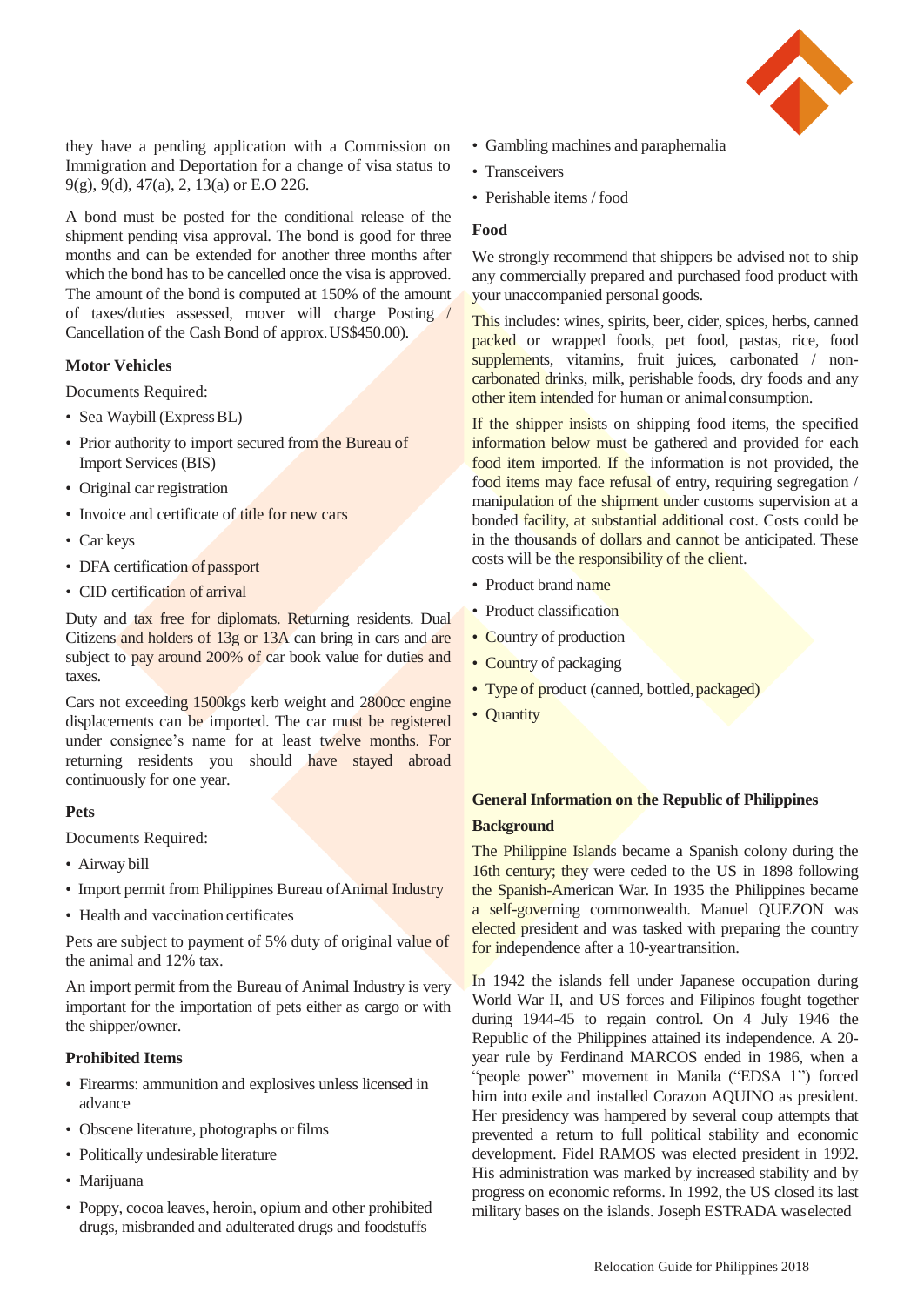

president in 1998. He was succeeded by his vice-president, Gloria MACAPAGAL-ARROYO, in January 2001 after ESTRADA's stormy impeachment trial on corruption charges broke down and another "people power" movement ("EDSA 2") demanded his resignation. MACAPAGAL-ARROYO was elected to a six-year term as president in May 2004. Her presidency was marred by several corruption allegations, but the Philippine economy was one of the few to avoid contraction following the 2008 global financial crisis, expanding each year of her administration. Benigno AQUINO III was elected to a six-year term as president in May 2010. The Philippine Government faces threats from several groups, some of which are on the US Government's Foreign Terrorist Organization list. Manila has waged a decades-long struggle against ethnic Moro insurgencies in the southern Philippines, which has led to a peace accord with the Moro National Liberation Front and ongoing peace talks with the Moro Islamic Liberation Front. The decades- long Maoist-inspired New People's Army insurgency also operates through much of the country. The Philippines faces increased tension with China over disputed territorial and maritime claims in the South ChinaSea.

# **Geography**

The Philippines are in South-eastern Asia, archipelago between the Philippine Sea and the South China Sea, east of Vietnam.

The terrain is mostly mountainous with narrow to extensive coastal lowlands.

The capital of the Philippines is Manila which is located on Luzon Island.

# **International Disputes**

The Philippines claims sovereignty over certain of the Spratly Islands, known locally as the Kalayaan (Freedom) Islands, also claimed by China, Malaysia, Taiwan and Vietnam. The 2002 "Declaration on the Conduct of Parties in the South China Sea", has eased tensions in the Spratly Islands but falls short of a legally binding "code of conduct" desired by several of the disputants. In March 2005, the national oil companies of China, the Philippines and Vietnam signed a joint accord to conduct marine seismic activities in the Spratly Islands. Philippines retains a dormant claim to Malaysia's' Sabah State in Northern Borneo based on the Sultanate of Sulu's granting the Philippines Government power of attorney to pursue a sovereignty claim on hisbehalf.

#### **Climate**

The climate is tropical and maritime. It is characterised by relatively high temperature, high humidity and abundant rainfall. The north east monsoon is from November to April and the south west monsoon is May to October.

# **Population**

It is estimated at 89,500,000.

## **Environmental Issues**

Uncontrolled deforestation especially in watershed areas is an environmental issue as well as soil erosion, air and water pollution in major urban centres, coral reef degradation and increasing pollution of coastal mangrove swamps that are important fish breeding grounds.

## **Currency**

The currency of the Philippines is the peso (PHP), which is divided into 100 centavos. Major credit cards are widely accepted in the cities and tourist destinations.

## **Health**

No special vaccination certificates are required, except by travellers entering the Philippines from an area infected with yellow fever. There is a malaria risk in parts of the Philippines and visitors should seek medical advice before travelling. Urban areas are generally considered risk-free. Dengue fever is a risk throughout the country. The best prevention is to avoid mosquito bites. Tap water is not safe to drink and ice in drinks should be avoided. Cholera is a risk in the country and precautions are advised. Rabies is endemic. Medical care is good in the major cities, although very expensive, however, it is limited in the remoter areas. Comprehensive medical insurance is advised.

#### **Economy**

The economy has weathered global economic shocks better than its regional peers due to less exposure to troubled international securities, lower dependence on exports, relatively resilient domestic consumption, large remittances from four- to five-million overseas Filipino workers, and a rapidly expanding outsourcing industry. The current account balance has recorded consecutive surpluses since 2003, international reserves remain at comfortable levels, and the banking system is stable; the stock market resumed an upward trajectory in 2014, climbing to new record highs during the first four months of 2015. Efforts to improve tax administration and management of expenditures have helped ease the Philippines' tight fiscal situation and reduce debt levels. Nevertheless, government taxation and spending remain weak. The Philippines has received investment-grade credit ratings on its sovereign debt under the AQUINO administration and has had little difficulty financing its deficits. Economic growth has accelerated, averaging 6.0% per year from 2011-2014, compared with 4.5% under the MACAPAGAL-ARROYO government; competitiveness has improved; and foreign direct investment hit a historic high in 2014, although it continues to lag compared with the rest of the region. Unemployment has remained high, hovering at around 7% of the population, and underemployment is nearly 20%.At least 40% of the employed work in the informal sector and poverty afflicts about a quarter of the population. The AQUINO administration has been working to boost expenditures for education, health, transfers to the poor, and other social spending programs. Infrastructure remains underfunded and the government is relying on the